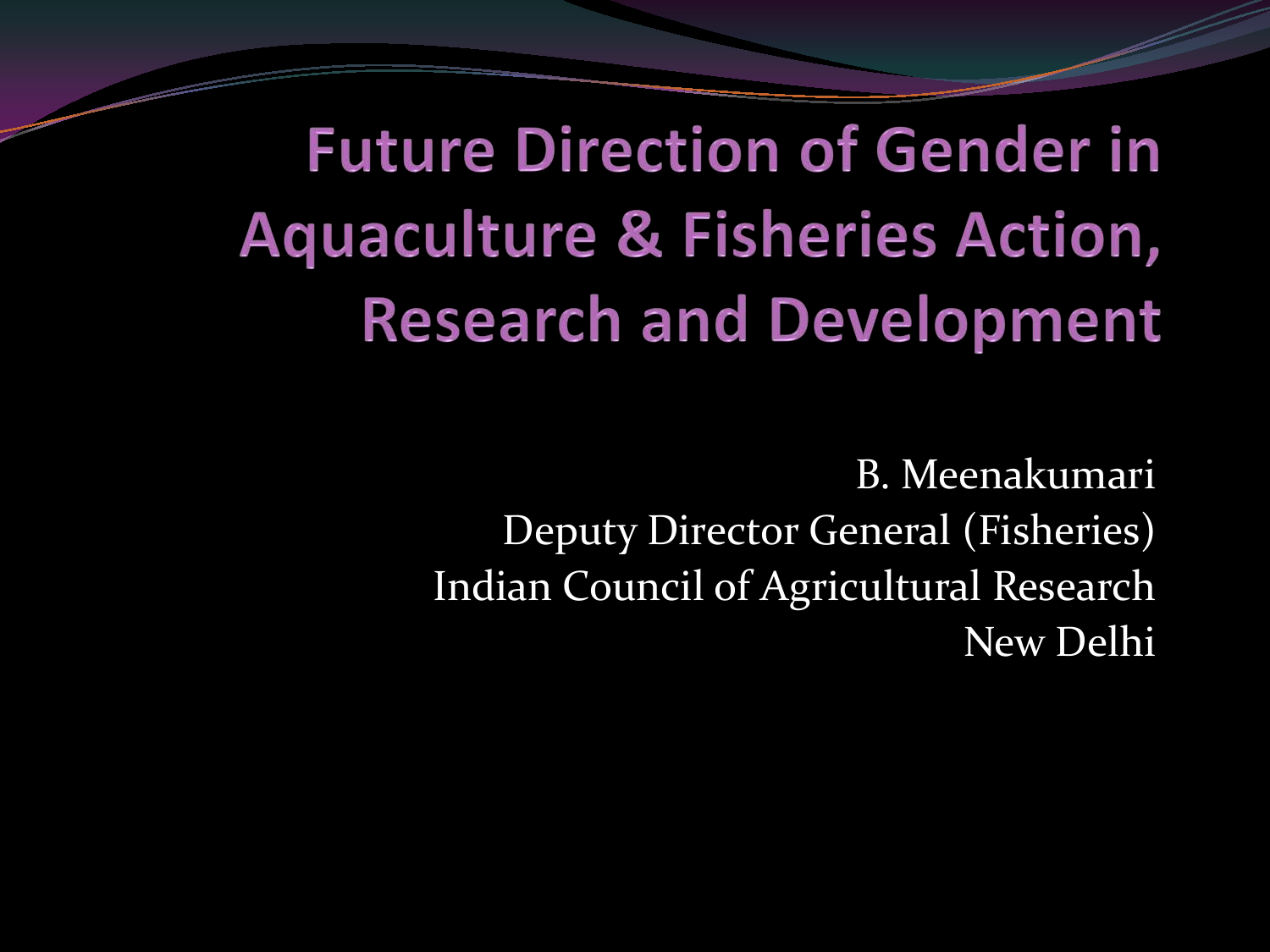- Gender studies or research should essentially deal with the impacts of changes in social, cultural, political, technological and environmental spheres on the lives and livelihood of men and women and their equations within the family, community and society .
- The effects have both external and internal dimensions.
- Any change or shift in any one of the dimensions brings in issues of adjustments that have to be addressed.
- The fisheries sector is also similar in its scope as far as gender studies are concerned.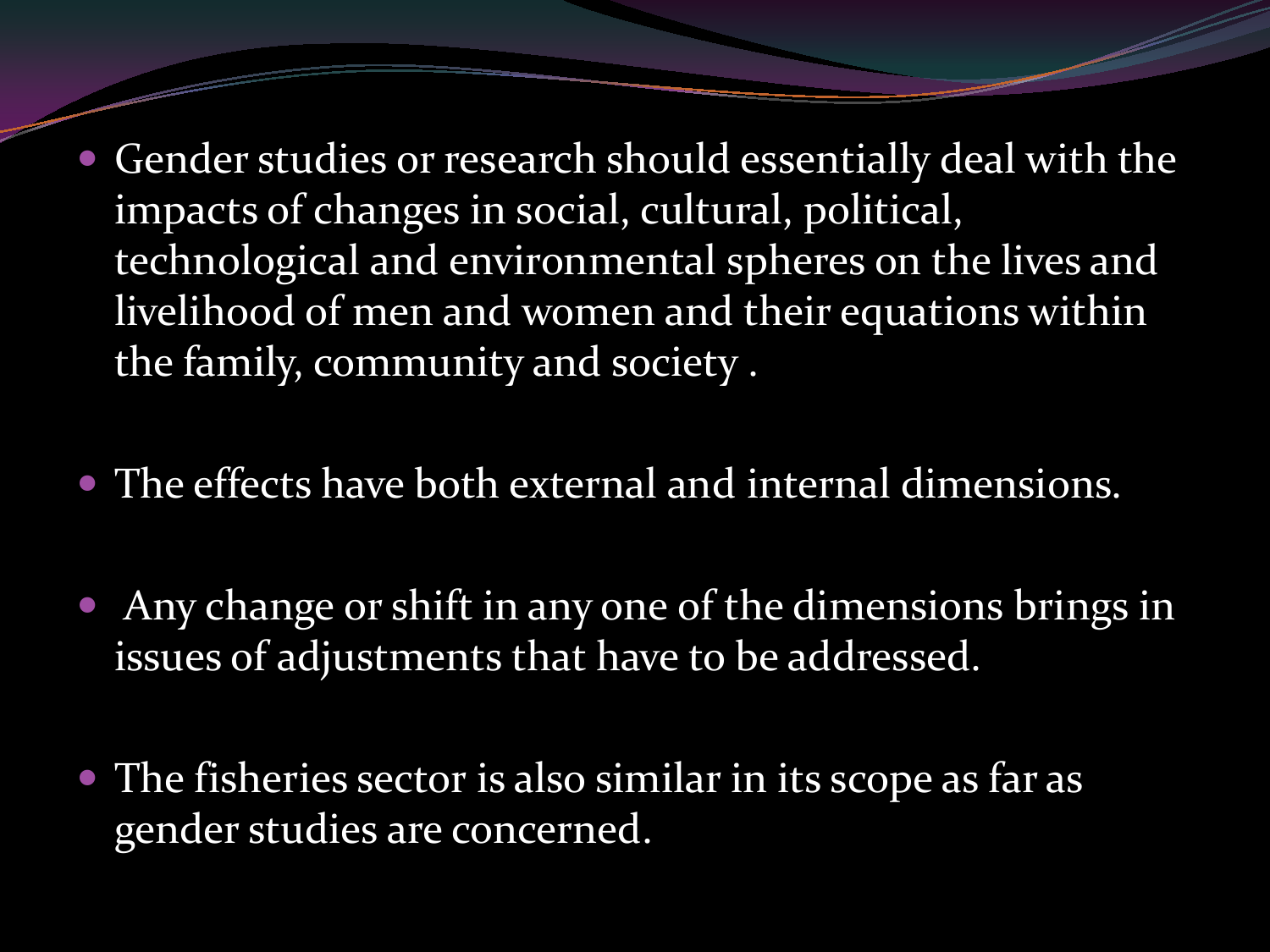# CRITICAL ISSUES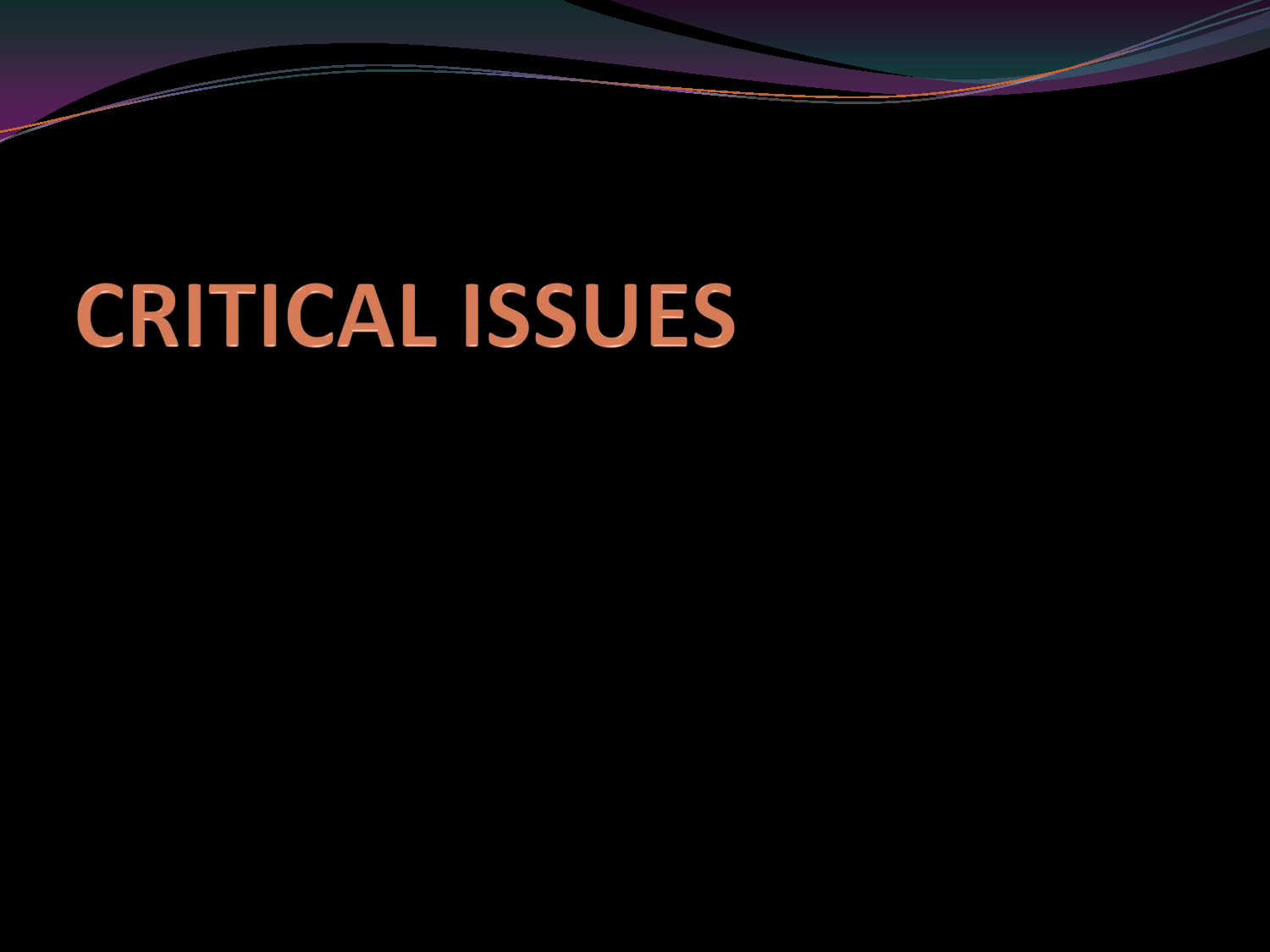#### Technological changes in harvest and post harvest sectors of fisheries and aquaculture

- Impact of technological changes on resources accesswill it have any impact on traditional fishing rights
	- Whether there will be any marginalisation of sections of fishers like fisherwomen (as has been seen in the case of mechanization and centralization of points of first sale) and small scale, subsistence fishers
	- **Impact on market and trade arrangements**
	- Impact on livelihoods and incomes
	- Impact on overall socio-economic status
	- Strategies to build capacities to face the challenges and utilise the opportunities that technological changes offer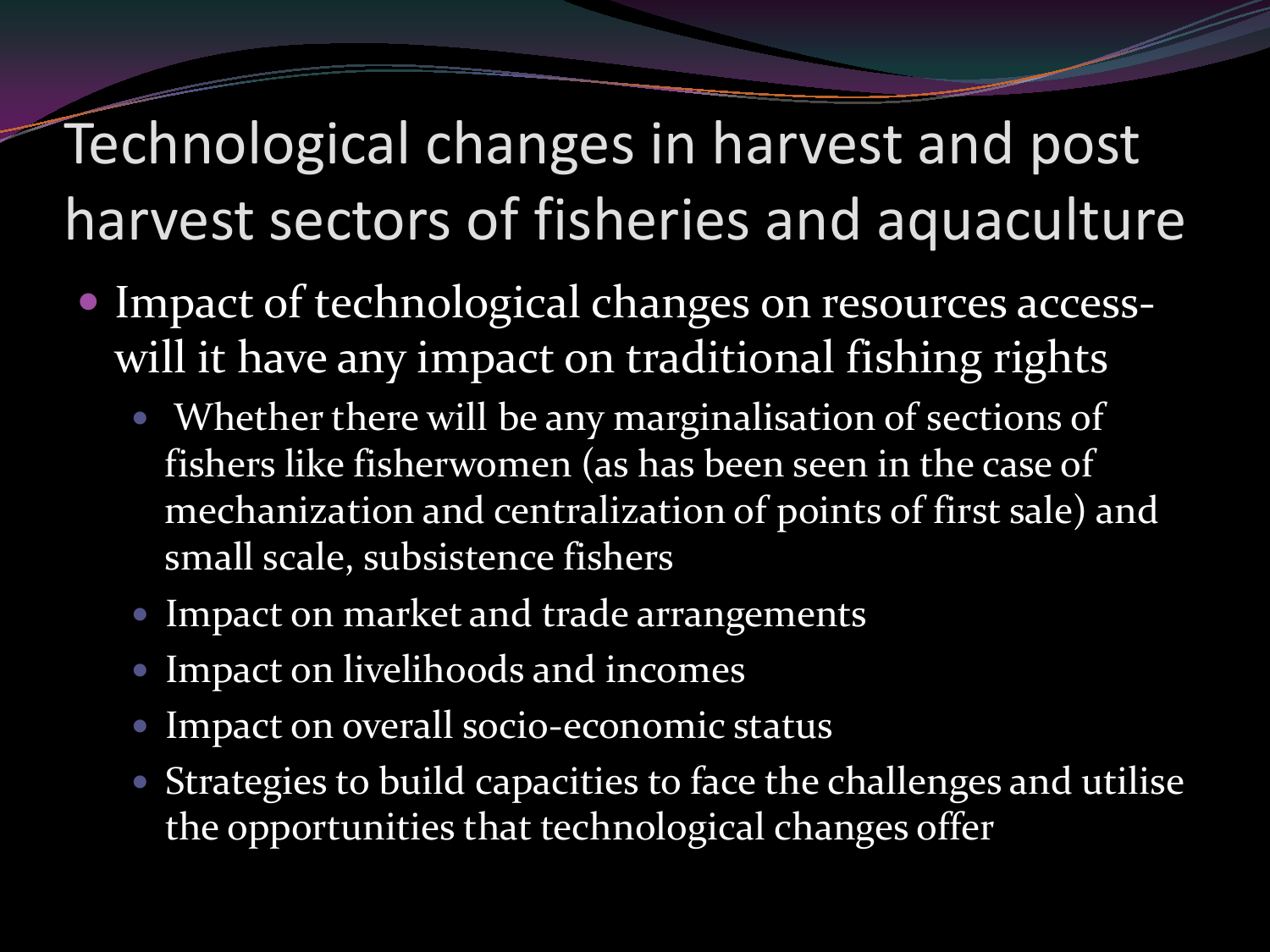# Policy shifts

- Process of and approaches to policy formulation, including assessment of stakeholder participation in the policy making process
- Gender specific impact of policy changes or shifts, both quantitative and qualitative
	- On their spaces within the community and society
	- On their livelihoods Livelihood changes (any change in existing livelihood scenario) or shifts (any change from existing livelihood scenario) and livelihood security
	- On their income and overall socio-economic status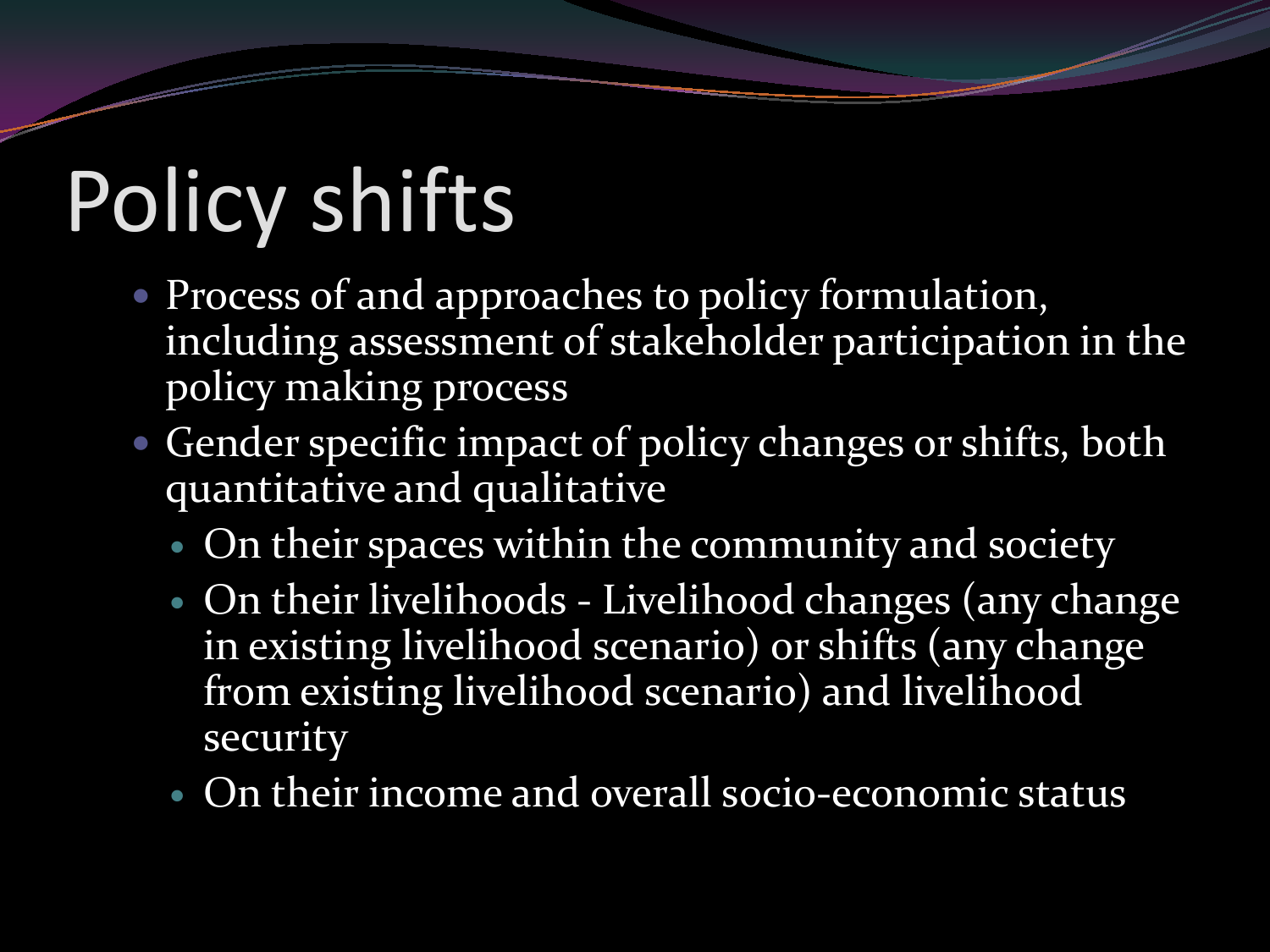### Environmental changes

- Degradation of resources
- Climate change

## Issues and challenges of the development debate

 Encroachment into their livelihoods spaces by development projects (Including tourism)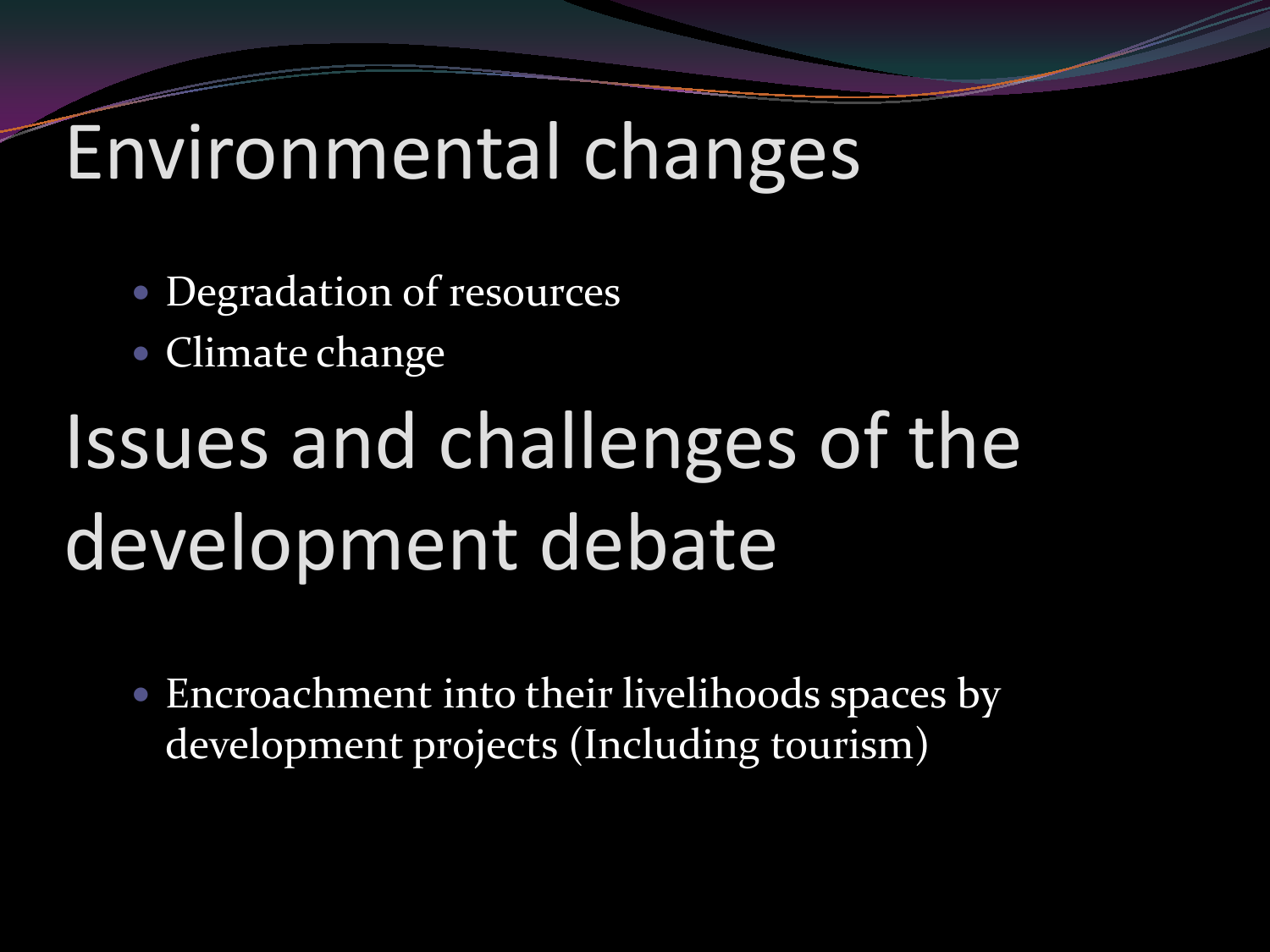# Research – systems and methodologies

- Gender disaggregated data about all levels in the sector (on the lines of VLS)
- Availability of information/data at micro and macro levels
- Tested and standardised methodologies for gender research/gender studies which are fisheries specific, including developing problem/issue specific framework for analysis
- Development of women centric technologies especially in aquaculture
- Building research capabilities